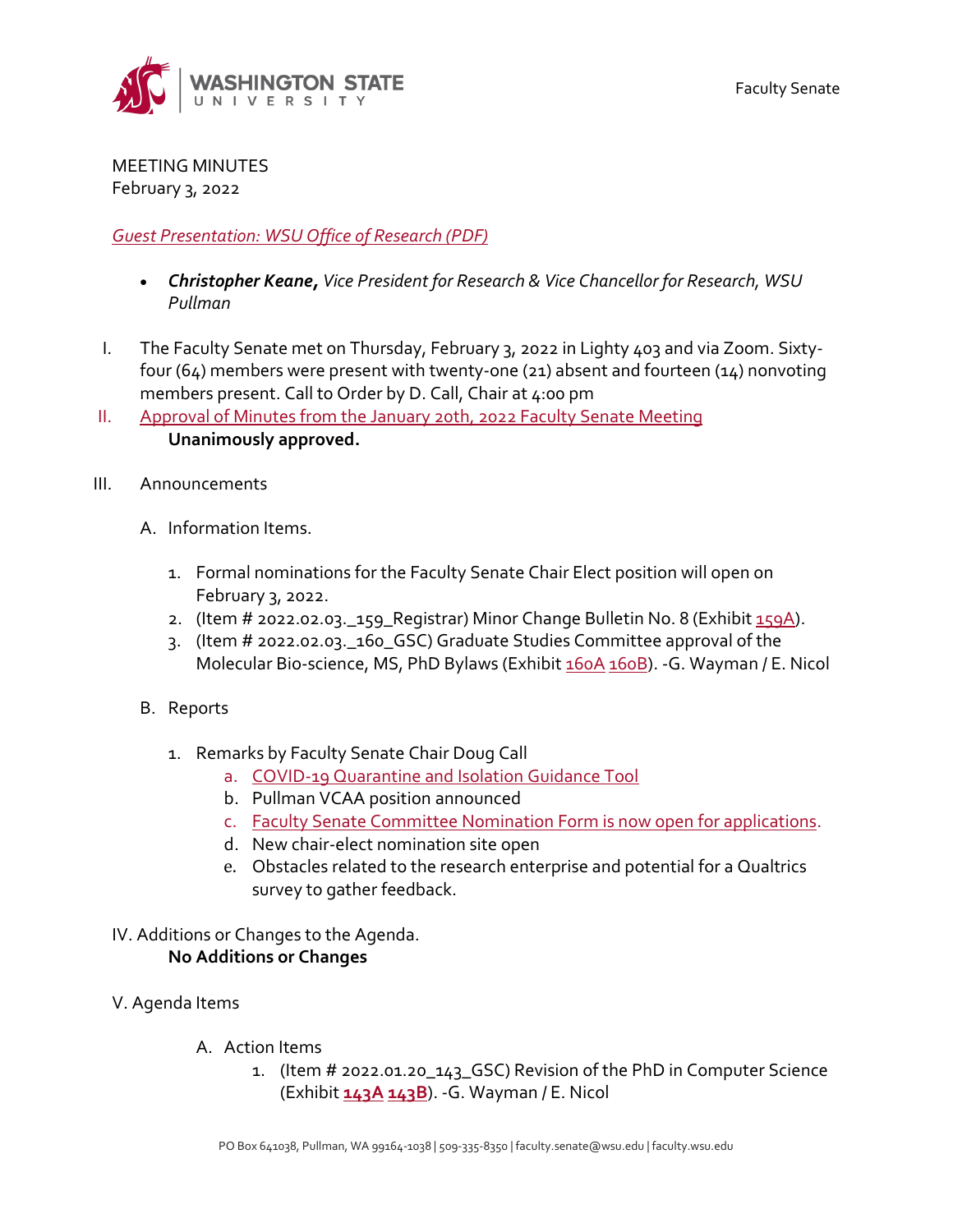

**Motion Carried:** 55 approved; 0 reject

- 2. (Item # 2022.01.20\_144\_GSC) Revision of the PhD in Criminal Justice and Criminology (Exhibit **[144A](https://s3.wp.wsu.edu/uploads/sites/2135/2022/01/144A1.pdf) [144B](https://s3.wp.wsu.edu/uploads/sites/2135/2022/01/144B1.pdf)**). -G. Wayman / E. Nicol **Motion Carried:** 56 approved; o reject
- 3. (Item # 2022.01.20\_145\_GSC) Graduate Major Change Bulletin #5 (Exhibit **[145A](https://s3.wp.wsu.edu/uploads/sites/2135/2022/01/GMCB-5.pdf)**). -G. Wayman / E. Nicol

**Motion Carried:** 58 approved; 0 reject

4. (Item # 2022.01.20\_147\_FAC) Proposal to add to Section I.B.1.a of the *Faculty Manual to* page 11 immediately before (1) *Faculty Categories (*Exhibit **[147A](https://s3.wp.wsu.edu/uploads/sites/2135/2022/01/MEMO-track-changes-for-FM-1.pdf)** *Updated*). -J. McDonald

**Motion Carried:** 54 approved; 0 reject

- 5. (Item # 2022.01.20\_149\_AAC) Proposal to Establish New Rule 26 (Exhibit **[149A](https://s3.wp.wsu.edu/uploads/sites/2135/2022/01/149A1.pdf)**). -E. Silva-Lopez **Motion Carried:** 53 approve; o reject
- 6. (Item # 2022.01.20\_150\_AAC) Undergraduate and Professional Major Change Bulletin No. 5 (Exhibits **[150A](https://s3.wp.wsu.edu/uploads/sites/2135/2022/01/150A-upmcb-5-requirements.pdf) [\\*150B](https://s3.wp.wsu.edu/uploads/sites/2135/2022/02/150B1.pdf)** *updated*). E. Silva-Lopez **Motion Carried:** 56 approved; o reject
- B. Discussion Items:
	- 1. (Item # 2022.02.03.\_151\_GSC) Proposal to add Nutrition and Exercise Physiology 430/530 *Nutrition and the Gut Microbiome* (Exhibit **[151A](https://s3.wp.wsu.edu/uploads/sites/2135/2022/01/151A1.pdf)**). -G. Wayman / E. Nicol
		- **No discussion**
	- 2. (Item # 2022.02.03\_152\_GSC) Graduate Major Change Bulletin No. 6 (Exhibit **[152A](https://s3.wp.wsu.edu/uploads/sites/2135/2022/01/152A-GMCB-6.pdf)**). -G. Wayman / E. Nicol
		- **No discussion**
	- 3. (Item # 2022.02.03\_153\_GSC) Revise the PhD in Geology recommendation (Exhibit **[153A](https://s3.wp.wsu.edu/uploads/sites/2135/2022/01/153A-Memo-1-25-2022-PHD-Geology-.pdf) [153B](https://s3.wp.wsu.edu/uploads/sites/2135/2022/01/153B-PhD-in-Geology-final-packet-9-2-21-1.pdf)**). –G. Wayman / E. Nicol
		- **No discussion**
	- 4. (Item # 2022.02.03\_154\_GSC) Revise the PhD in Environmental and Natural Resources (Exhibit **[154A](https://s3.wp.wsu.edu/uploads/sites/2135/2022/01/154A-Memo-1-25-2022-PHD-Environmental-and-Natural-Resources.pdf) [154B](https://s3.wp.wsu.edu/uploads/sites/2135/2022/01/154B-020-PhD-in-Environmental-and-NRS-9-2-21.pdf)**). –G. Wayman / E. Nicol
		- **No discussion**
	- 5. (Item # 2022.02.03\_155\_GSC) Revise the Master of Science in Natural Resources (Exhibit **[155A](https://s3.wp.wsu.edu/uploads/sites/2135/2022/01/155A-Memo-1-25-2022-MS-Natural-Resources.pdf) [155B](https://s3.wp.wsu.edu/uploads/sites/2135/2022/01/155B-MS-in-Natural-Resource-Sciences-final-packet-9-2-21.pdf)**). –G. Wayman / E. Nicol
		- Concern for exhibit 155 as it relates to the completeness and specific details of the MSNR merge. -C. Capan
		- Response: the name change is to support the merging of the Masters and PhD titles in order to better define and streamline course information. -A. Felsot
	- 6. (Item # 2022.02.03\_156\_FAC) Changes to section I.A.3.b and section III.C.4.I of the *Faculty Manual* (Exhibit **[156A](https://s3.wp.wsu.edu/uploads/sites/2135/2022/01/156A-MEMO-Eligibility.pdf)**). -J. McDonald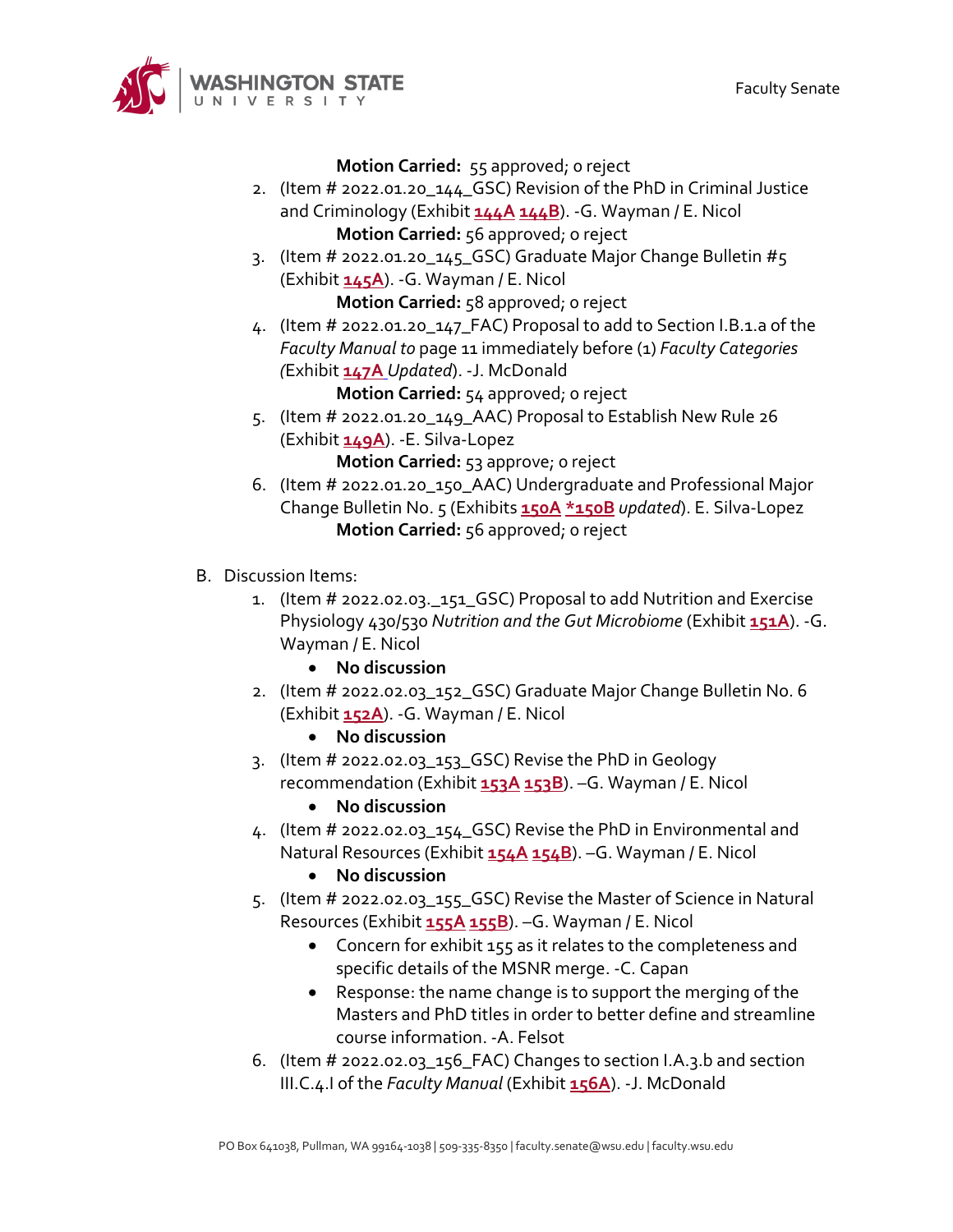

- Concern regarding the preference form addressed within the original language of the faculty manual.
- Response: the intent of the change is to encourage increased access to voting forms / process provided by college Deans when there is a change of Chair or Director within the respective college.
- 7. (Item # 2022.02.03\_157\_Registrar) Undergraduate and Professional Major Change Bulletin No. 6 (Exhibit **[157A](https://s3.wp.wsu.edu/uploads/sites/2135/2022/01/upmcb-6-courses.pdf) [157B](https://s3.wp.wsu.edu/uploads/sites/2135/2022/01/upmcb-6-requirements.pdf)**).
	- **No Discussion**
- 8. (Item # 2022.02.03\_158\_FAC) Changes to Section II.F.10.h of the *Faculty Manual* regarding Title IX language *(*Exhibit **[158A](https://s3.wp.wsu.edu/uploads/sites/2135/2022/01/MEMO-Title-IX.pdf)**). -J. McDonald
	- Concern regarding the redaction of hearsay evidence not being admissible.
	- Response: the intent to allow third party information may support the third-party member should they not be willing or able to attend the hearing. -J. McDonald
	- Response: This adjustment complies with federal guidance in support of the information provided by the Deputy Title IX Coordinator, Holly Ashkannejhad. -L. Hill

VI. Constituent Concerns.

- A. Faculty concern for timely and transparent communications regarding the impacts of COVID-19. There is also constituent concern for data reporting and transmission tracking on the Pullman campus. -L. Premo
- B. WSU Vancouver campus concerns as it relates to the impacts of COVID-19 and similar sentiment to the concerns stated above and request for a promotion of health guidance. -A. Dimitrov
- C. Concern relating to the purchasing process as it relates to the loss of university stores and the transition to Workday process. Will WSU implement a punchout / cart system where commonly purchased items are centralized through workday to streamline processes?
- D. Recommendation to follow up on constituent concerns at each Faculty Senate meeting.
	- a. Response: the faculty senate blog serves as a space where constituent concerns can be addressed after further follow-up.
- E. Concern relating to Workday especially as it relates to grant accounts and access to working balances. Streamlining processes between administrators and faculty members to have clear account access and understanding of use agreements between various accounts. -M. Neff